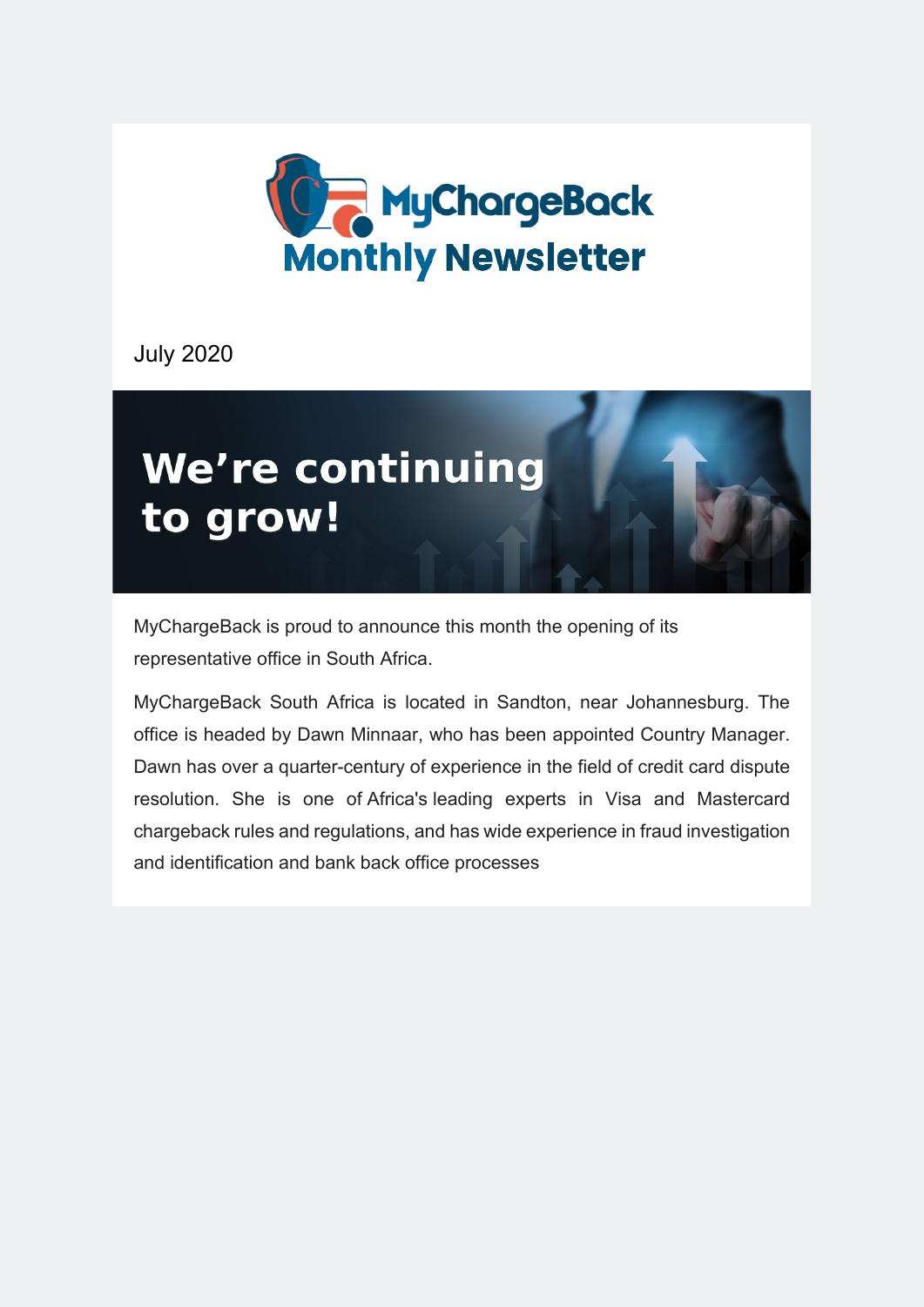

Dawn comes to MyChargeBack from the Absa Group, where she has held a series of senior chargeback-related positions. She was also a principal member of the Chargebacks Sub-Committee that met monthly at the Payments Association of South Africa (PASA) to discuss, with all the country's leading banks, topics pertaining to domestic and international chargebacks and disputes.

The announcement of the opening of MyChargeBack's South Africa office was widely covered in the local press (click [here](https://www.itweb.co.za/content/raYAyqodxewvJ38N) to see an example). Our Director of Recovery Services, Eli Waldman, was also interviewed as a result by several nationwide news outlets to offer his expert analysis of coronavirus-related chargebacks.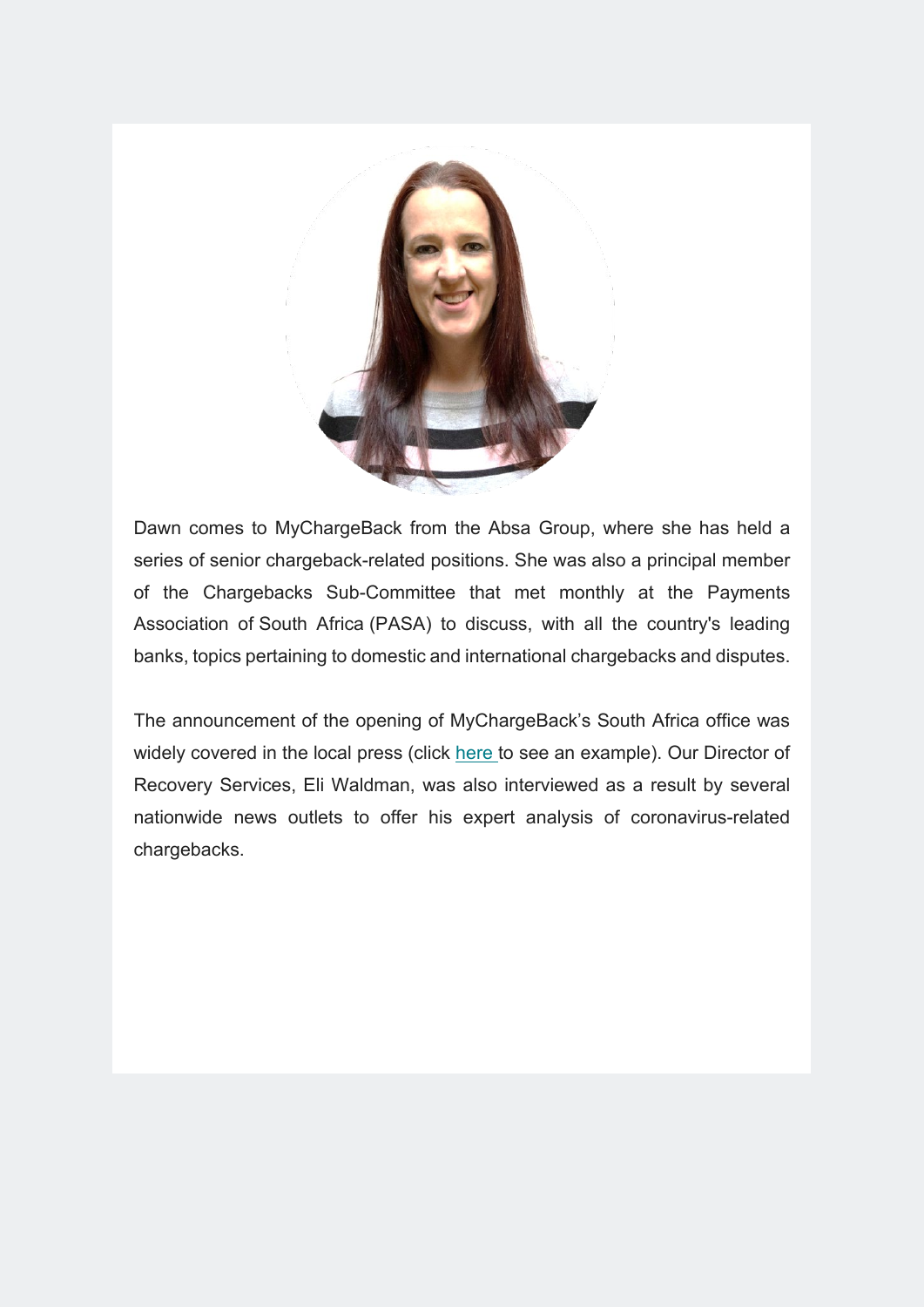# **MyChargeBack's Upcoming Webinar**



You are cordially invited to tune in to MyChargeBack's upcoming online webinar, "**Chargebacks in the Post COVID-19 World**." It will be transmitted live on Tuesday, August 25 at 9:00 AM London/10:00 AM Central Europe/12:00 noon Dubai/4:00 PM Singapore/6:00 PM Sydney time and will be led by Eli Waldman, Director of Recovery Services. The maximum number of participants is limited at 100 and registration in advance is required.

The webinar will be re-broadcast for North America at 12:00 noon Eastern/9:00 Pacific time. Sign up for that re-broadcast

# **Scams of the Month**

[We know you're addicted to Netflix during COVID, but don't fall for the fake](https://www.fastcompany.com/90530490/we-know-youre-addicted-to-netflix-during-covid-but-dont-fall-for-the-fake-email-scam)  [email scam](https://www.fastcompany.com/90530490/we-know-youre-addicted-to-netflix-during-covid-but-dont-fall-for-the-fake-email-scam)

*"That email you received, asking you to update your billing information, is bogus. The subject line is designed to make you panic, like 'Account on hold—*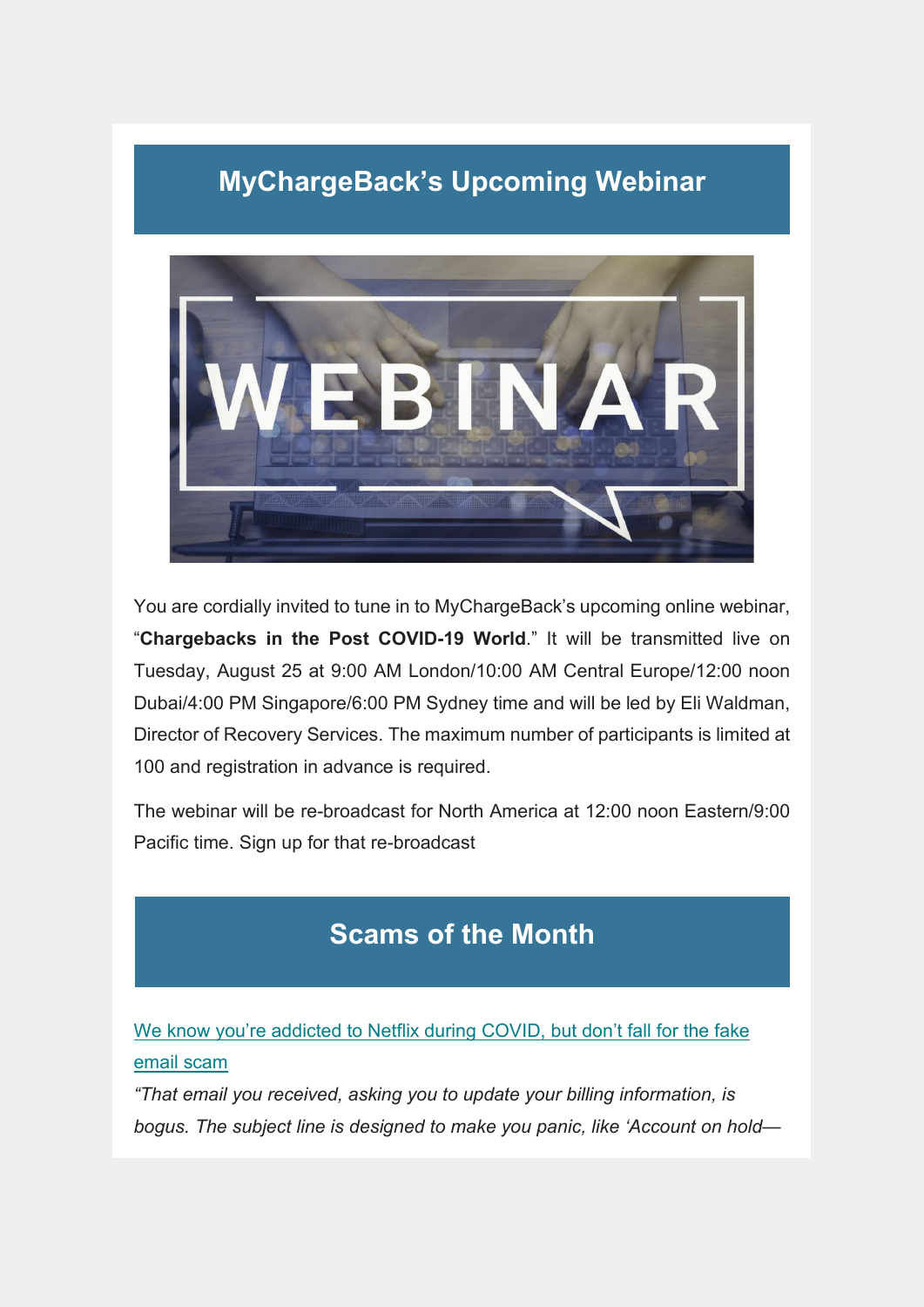*invoice confirmation' or 'Update subscriptions payment—we have terminated your account premium membership,' and the body of the email includes the chunky, red Netflix lettering. A similar warning might be sent via text."* Read more [here.](https://www.fastcompany.com/90530490/we-know-youre-addicted-to-netflix-during-covid-but-dont-fall-for-the-fake-email-scam?fbclid=IwAR06pWb6PfntTZZHObTGN77vUqYiOJgT8mlea2J76vqYeRTkjq1WKZfDSDo)

# [American woman caught in a romance scam after being held by lover for more](https://edition.cnn.com/2020/07/14/africa/american-woman-nigeria-romance-scam-intl/index.html)  [than a year](https://edition.cnn.com/2020/07/14/africa/american-woman-nigeria-romance-scam-intl/index.html)

"*The woman was eventually rescued after police received a tip-off about the case from another Nigerian. The police said the arrest came after a similar case where they rescued a 40-year-old Filipino woman held captive by her lover whom she also met on Facebook. He had kept her for six months and prevented her from returning to the Philippines, according to the police."*

## Read more [here.](https://edition.cnn.com/2020/07/14/africa/american-woman-nigeria-romance-scam-intl/index.html)

#### [6 UC Riverside students victims of China 'bail' scam](https://www.pe.com/2020/07/18/6-uc-riverside-students-victims-of-china-bail-scam/)

*"Six UC Riverside students have been victimized by a nationwide scam that tricked them into sending at least \$10,000 each to a phony Chinese government official who claimed that the student needed to pay bail while under investigation in China."*

## Read more [here.](https://www.pe.com/2020/07/18/6-uc-riverside-students-victims-of-china-bail-scam/)

## [How Billion-Dollar Crypto Scams Lure Victims](https://news.bitcoin.com/how-billion-dollar-crypto-scams-lure-victims/?fbclid=IwAR2DAMdb_TLKRfOB3Z_YxeJt9Vau6Jp9V28o_kj4-9yK2uCz9P0mH1OgpoA)

"The use of prominent figures is indeed a growing tactic used by other scammers to woo new investors. The recent Twitter donation scam used a tactic known as trust trading to steal funds from unsuspecting individuals."

Read more [here](https://news.bitcoin.com/how-billion-dollar-crypto-scams-lure-victims/?fbclid=IwAR2DAMdb_TLKRfOB3Z_YxeJt9Vau6Jp9V28o_kj4-9yK2uCz9P0mH1OgpoA)